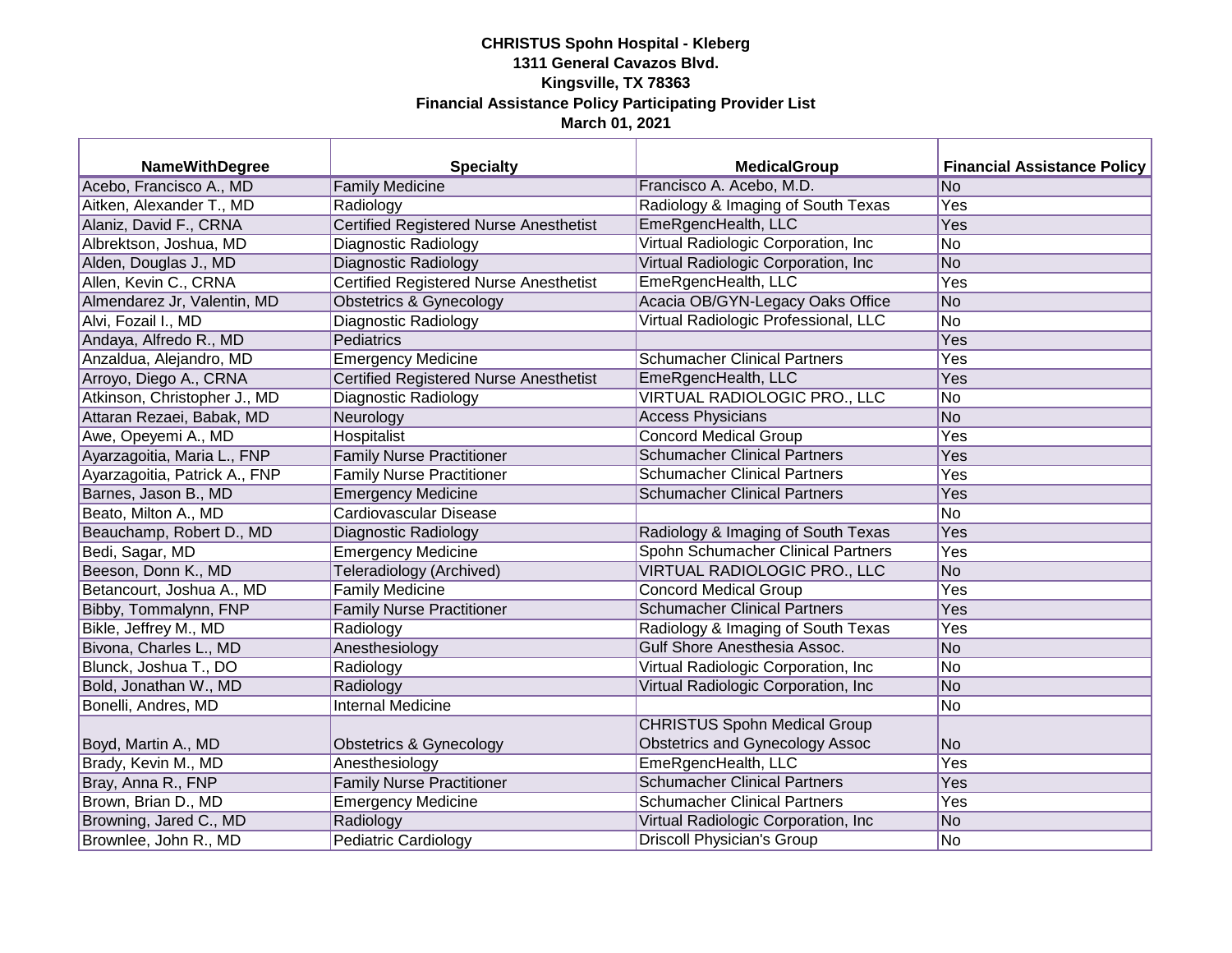| Buckley, Michael A., DO      | Anesthesiology                                | EmeRgencHealth, LLC                      | Yes |
|------------------------------|-----------------------------------------------|------------------------------------------|-----|
| Calaway, Samantha J., FNP    | <b>Family Nurse Practitioner</b>              | <b>Schumacher Clinical Partners</b>      | Yes |
| Cambron, John D., DO         | <b>Emergency Medicine</b>                     | <b>Schumacher Clinical Partners</b>      | Yes |
| Cantu Jr., Conrado, MD       | <b>Emergency Medicine</b>                     | <b>Schumacher Clinical Partners</b>      | Yes |
| Cantu, James A., MD          | <b>Emergency Medicine</b>                     | <b>Schumacher Clinical Partners</b>      | Yes |
| Capupas, Juan M., FNP        | <b>Family Nurse Practitioner</b>              | <b>Schumacher Clinical Partners</b>      | Yes |
| Carter, David R., MD         | <b>Emergency Medicine</b>                     | <b>Schumacher Clinical Partners</b>      | Yes |
| Cary, Adam B., D.O.          | Anesthesiology                                | EmeRgencHealth, LLC                      | Yes |
| Castro Jr., Timothy, MD      | Anesthesiology                                | EmeRgencHealth, LLC                      | Yes |
| Charba, Deane S., MD         | Nephrology                                    | Corpus Nephrology Network, PLLC          | Yes |
| Chau, Chuong J., MD          | Anesthesiology                                | EmeRgencHealth, LLC                      | Yes |
| Chen, Defeng, MD             | <b>Internal Medicine</b>                      | <b>Inpatient Consultants of Texas</b>    | Yes |
| Cheng, Sam S., MD            | Radiology                                     | Virtual Radiologic Corporation, Inc      | No  |
| Chester, Debra K., MD        | <b>Emergency Medicine</b>                     | <b>Schumacher Clinical Partners</b>      | Yes |
| Cho, Unam, MD                | Pediatrics                                    | <b>Silverbell Pediatrics PA</b>          | No  |
| Chong, Kenneth V., MD        | Diagnostic Radiology                          | Virtual Radiologic Professionals, LLC    | No  |
|                              |                                               | Heart & Rhythm Institute of South Texas, |     |
| Choucair, Wassim K., MD      | <b>Clinical Cardiac Electrophysiology</b>     | <b>PA</b>                                | No  |
| Christensen, Dustin E., CRNA | Certified Registered Nurse Anesthetist        | EmeRgencHealth, LLC                      | Yes |
| Cintron, C.A., MD            | Anesthesiology                                | EmeRgencHealth, LLC                      | Yes |
| Cisneroz, Arnulfo, MD        | <b>Emergency Medicine</b>                     | <b>Schumacher Clinical Partners</b>      | Yes |
| Cline, Whitney R., FNP       | <b>Family Nurse Practitioner</b>              | <b>Schumacher Clinical Partners</b>      | Yes |
| Coleman, Robert D., CRNA     | Certified Registered Nurse Anesthetist        | EmeRgencHealth, LLC                      | Yes |
| Cortese, Jack L., MD         | Nephrology                                    | <b>Corpus Nephrology Network PLLC</b>    | Yes |
| Cortez, Brandon J., CRNA     | Certified Registered Nurse Anesthetist        | EmeRgencHealth, LLC                      | Yes |
| Coutin, Rafael F., MD        | Cardiovascular Disease                        | Cardiology Associates of Corpus Christi  | Yes |
| Crapo, Paul D., DO           | <b>Emergency Medicine</b>                     | <b>Schumacher Clinical Partners</b>      | Yes |
| Crawford, Cadyn A., MD       | <b>Emergency Medicine</b>                     | Spohn Schumacher Clinical Partners       | Yes |
| D'Addesio, Joseph P., MD     | <b>Emergency Medicine</b>                     | <b>Schumacher Clinical Partners</b>      | Yes |
| Davae, Ketan C., MD          | Radiology                                     | Virtual Radiologic Corporation, Inc      | No  |
| Dave, Kapil J., MD           | Hospitalist                                   | <b>Concord Medical Group</b>             | Yes |
| Davis, Jesse C., CRNA        | <b>Certified Registered Nurse Anesthetist</b> | EmeRgencHealth, LLC                      | Yes |
| Davis, Steven W., MD         | Radiology                                     | Virtual Radiologic Corporation, Inc      | No  |
| Deberry, Phillip D., CRNA    | <b>Certified Registered Nurse Anesthetist</b> | EmeRgencHealth, LLC                      | Yes |
| DeJesus, Dennis, MD          | Teleradiology (Archived)                      | Virual Radiologic Professionals, LLC     | No  |
| Del Cristo, Roberto, MD      | <b>Emergency Medicine</b>                     | <b>Schumacher Clinical Partners</b>      | Yes |
| Del Gallo, Walter A., MD     | <b>Orthopedic Surgery</b>                     |                                          | No  |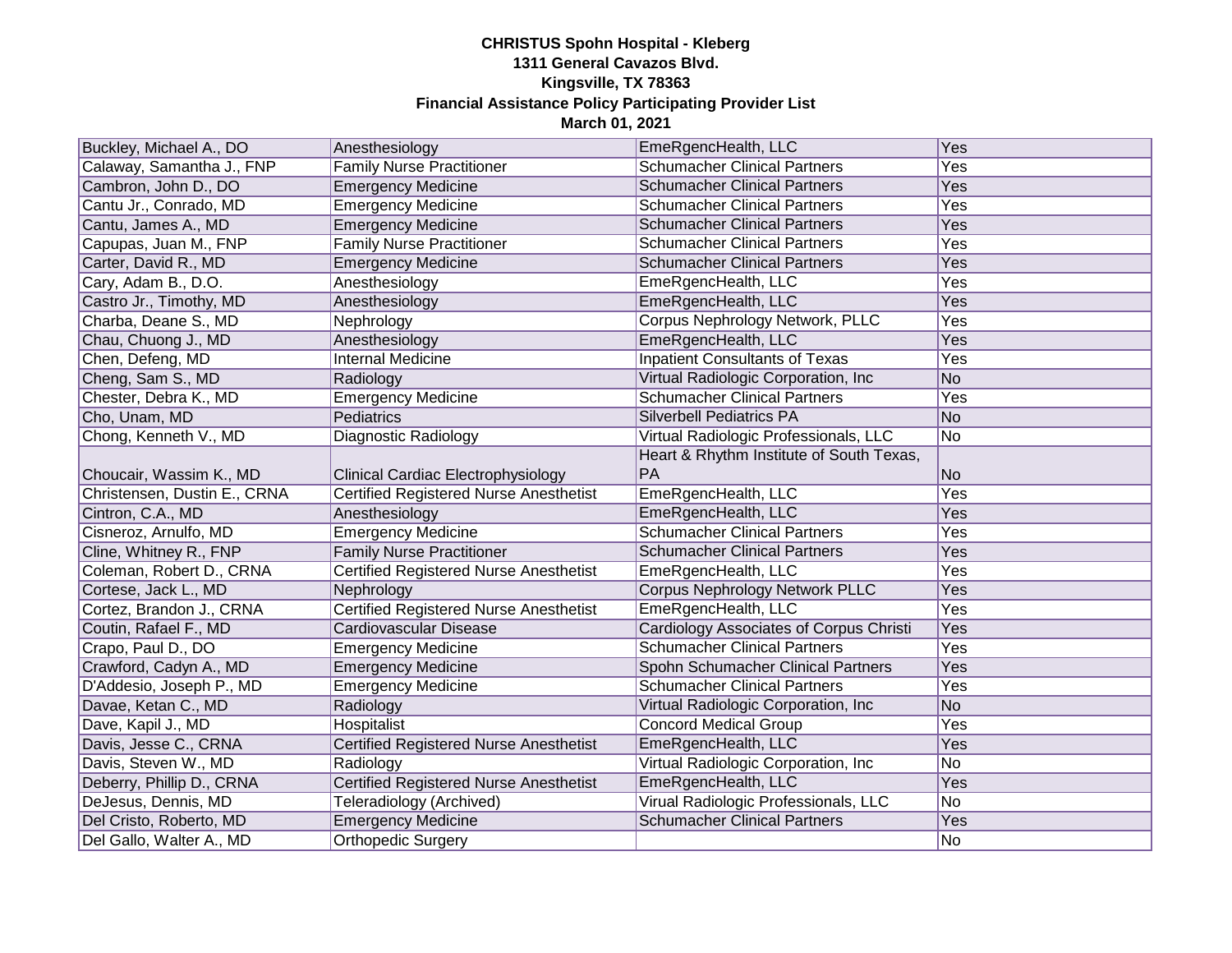| Desh, Alok D., MD              | Internal Medicine                             | <b>Concord Medical Group</b>          | Yes             |
|--------------------------------|-----------------------------------------------|---------------------------------------|-----------------|
| Dimtri, Francis N., DO         | <b>Internal Medicine</b>                      | <b>Concord Medical Group</b>          | Yes             |
| Easley, Scott M., MD           | <b>Family Medicine</b>                        | Orthopedic Associates of CC           | No              |
| Elsass, Kelcey D., MD          | Radiology                                     | Virtual Radiologic Professionals, LLC | $\overline{No}$ |
| Elwell, Daniel M., DO          | <b>Emergency Medicine</b>                     | <b>Schumacher Clinical Partners</b>   | Yes             |
| Epstein, Richard A., CRNA      | <b>Certified Registered Nurse Anesthetist</b> | EmeRgencHealth, LLC                   | Yes             |
| Ertzner, Thomas W., MD         | Radiology                                     | Radiology & Imaging of South Texas    | Yes             |
| Everett Jr., Carlos, CRNA      | <b>Certified Registered Nurse Anesthetist</b> | EmeRgencHealth, LLC                   | Yes             |
| Fassihi, Amir A., MD           | Radiology                                     | VIRTUAL RADIOLOGIC PRO., LLC          | <b>No</b>       |
| Feuillet, Pablo M., MD         | Hospitalist                                   | <b>Concord Medical Group</b>          | Yes             |
| Flores, Luis F., MD            | <b>General Surgery</b>                        | Luis Felipe Flores MD PLLC            | No              |
|                                |                                               | <b>CHRISTUS Spohn Medical Group</b>   |                 |
| Flores-Rodriguez, Laura C., MD | Obstetrics & Gynecology                       | Obstetrics & Gynecology               | No              |
| Ford, Dustin L., CRNA          | Certified Registered Nurse Anesthetist        | EmeRgencHealth, LLC                   | Yes             |
| Fox II, Stephen G., MD         | Radiology                                     | Virtual Radiologic Corporation, Inc.  | No              |
| Frame, James E., MD            | <b>Emergency Medicine</b>                     | <b>Schumacher Clinical Partners</b>   | Yes             |
| Franco Jr., Rene, MD           | <b>Pulmonary Disease</b>                      |                                       | Yes             |
| Funderburk, Alton W., CRNA     | Certified Registered Nurse Anesthetist        | EmeRgencHealth, LLC                   | Yes             |
| Garcia, Fernando, MD           | Hospitalist                                   |                                       | Yes             |
| Garcia, Jack P., CRNA          | <b>Certified Registered Nurse Anesthetist</b> | EmeRgencHealth, LLC                   | Yes             |
| Geatrakas, Christina S., MD    | Radiology                                     | Virtual Radiologic Professionals, LLC | No              |
| Giyanani, Ravi M., MD          | Radiology                                     | Virtual Radiologic Corporation, Inc.  | No              |
| Gleason, Thomas R., DO         | Diagnostic Radiology                          | Virtual Radiologic Corporation, Inc   | No              |
| Gonzalez, Jose R., MD          | Hospitalist                                   | <b>Concord Medical Group</b>          | Yes             |
| Gonzalez, Mary C., FNP         | <b>Family Nurse Practitioner</b>              | <b>Schumacher Clinical Partners</b>   | Yes             |
| Goya, Garbine, MD              | <b>Pediatric Cardiology</b>                   | <b>Driscoll Physician's Group</b>     | No              |
| Grant, Michael J., MD          | Radiology                                     | Virtual Radiologic Services, LLC      | No              |
| Gray, Todd D., CRNA            | <b>Certified Registered Nurse Anesthetist</b> | EmeRgencHealth, LLC                   | Yes             |
| Greaud, Jason L., CRNA         | Certified Registered Nurse Anesthetist        | EmeRgencHealth, LLC                   | Yes             |
| Greydanus, Wesley K., MD       | Anesthesiology                                | EmergenC Health, LLC                  | Yes             |
| Groning, Gunther, MD           | <b>Emergency Medicine</b>                     | <b>SCP Health ISV</b>                 | No              |
| Gueller, Lucas J., CRNA        | Certified Registered Nurse Anesthetist        | EmeRgencHealth, LLC                   | Yes             |
| Hadden, David A., NP           | <b>Family Nurse Practitioner</b>              | <b>Schumacher Clinical Partners</b>   | Yes             |
| Hagemeister, Brent B., MD      | Anesthesiology                                | Gulf Shore Anesthesia Assoc.          | <b>No</b>       |
| Hamilton, Chanse A., FNP       | <b>Family Nurse Practitioner</b>              | <b>Schumacher Clinical Partners</b>   | Yes             |
| Hamilton, Murray O., MD        | Diagnostic Radiology                          | VIRTUAL RADIOLOGIC PRO., LLC          | <b>No</b>       |
| Hanisch, Ryan J., MD           | Radiology                                     | Radiology & Imaging of South Texas    | Yes             |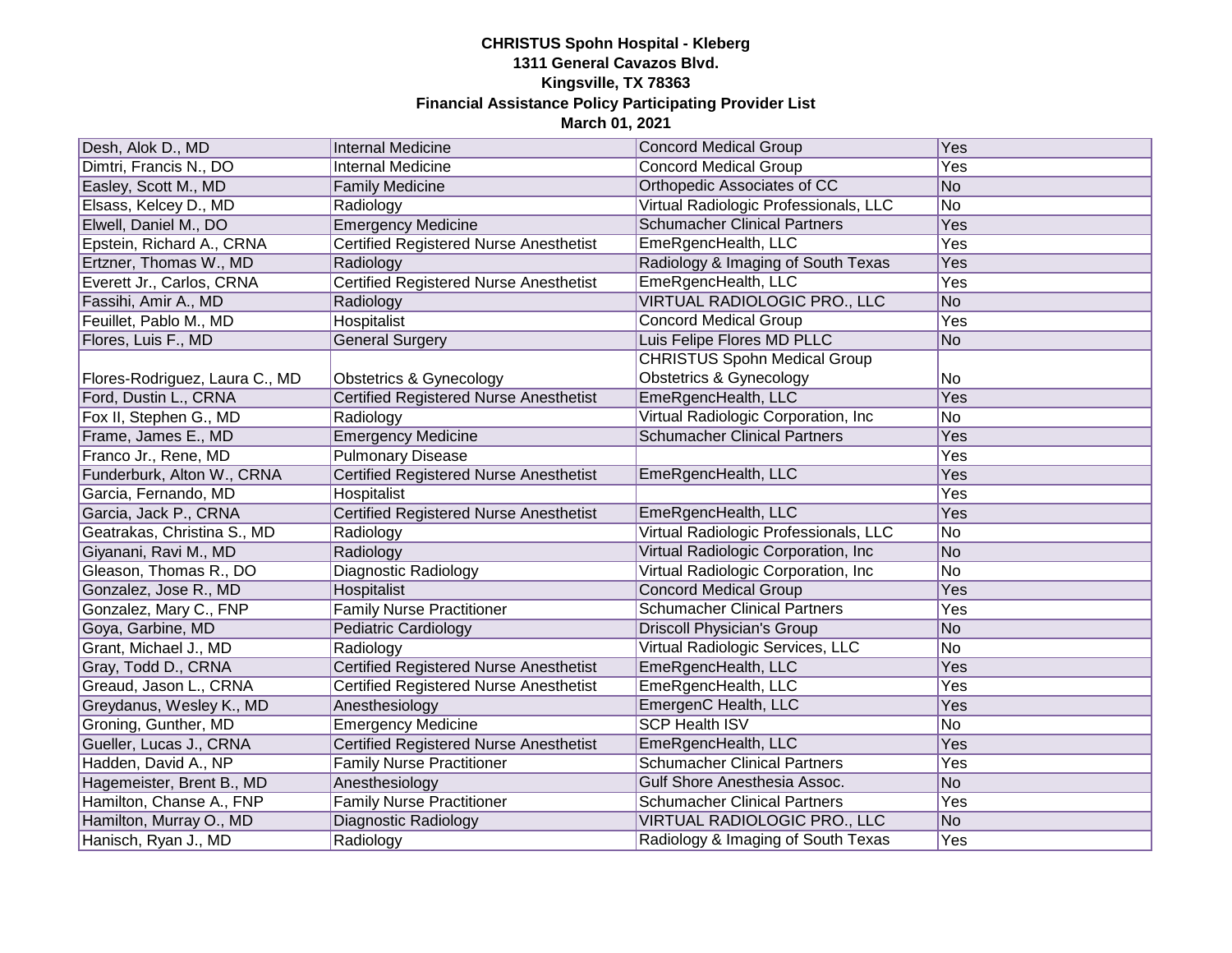| Hanna, Hani K., MD          | Pediatric Anesthesiology                      | Star Anesthesia PA                      | <b>Yes</b> |
|-----------------------------|-----------------------------------------------|-----------------------------------------|------------|
| Hansen, Robert B., MD       | Radiology                                     | VIRTUAL RADIOLOGIC PRO., LLC            | No         |
| Harrell, Nicholas A., MD    | <b>Emergency Medicine</b>                     | <b>Schumacher Clinical Partners</b>     | <b>Yes</b> |
|                             |                                               | Children's Physician Services of South  |            |
| Harris, Andrea D., MD       | Pediatrics                                    | Texas                                   | Yes        |
| Harvey, Ryan J., MD         | Anesthesiology                                | <b>Gulf Shore Anesthesia Associates</b> | <b>No</b>  |
| Hassanin, Salsabeal S., DO  | Hospitalist                                   | <b>Advinity Hospitalist Group</b>       | No         |
| Hearn, Eric M., CRNA        | <b>Certified Registered Nurse Anesthetist</b> | EmeRgencHealth, LLC                     | Yes        |
| Hein, Anthony N., MD        | Radiology                                     | Radiology & Imaging of South Texas      | Yes        |
| Hemesath, Cynthia K., DPM   | Podiatry                                      | Cynthia K Hemesath DPM                  | <b>No</b>  |
| Hemmert, Jerome K., MD      | <b>Family Medicine</b>                        | Kingsville Medical Center, PA           | No         |
| Higdon, William T., CRNA    | <b>Certified Registered Nurse Anesthetist</b> | EmeRgencHealth, LLC                     | Yes        |
| Hole, Steven R., MD         | Diagnostic Radiology                          | Radiology & Imaging                     | Yes        |
| Holmes, Ted W., CRNA        | <b>Certified Registered Nurse Anesthetist</b> | EmeRgencHealth, LLC                     | Yes        |
| Hopkins, Jeff L., CRNA      | <b>Certified Registered Nurse Anesthetist</b> | EmeRgencHealth, LLC                     | Yes        |
| Horn, Chelsea M.            |                                               |                                         | No         |
| Hubert, Kelli M., FNP       | <b>Family Nurse Practitioner</b>              | <b>Schumacher Clinical Partners</b>     | Yes        |
| Hughes Jr., Douglas E., MD  | Radiology                                     | Virtual Radiologic Corporation, Inc     | <b>No</b>  |
| Hutzler, Sean M., MD        | <b>Emergency Medicine</b>                     | <b>Schumacher Clinical Partners</b>     | Yes        |
| Jackson, Paul B., DO        | <b>Emergency Medicine</b>                     | Spohn Schumacher Clinical Partners      | Yes        |
| Johnson, Joffre E., MD      | <b>Emergency Medicine</b>                     | <b>Schumacher Clinical Partners</b>     | Yes        |
| Jones, Michael F., MD       |                                               | EmergencHealth                          | Yes        |
| Jones, Warren L., CRNA      | <b>Certified Registered Nurse Anesthetist</b> | EmeRgencHealth, LLC                     | Yes        |
| Juan, Vicente M., MD        | <b>General Surgery</b>                        |                                         | <b>No</b>  |
| Jung III, Harry H., MD      | Anesthesiology                                | EmeRgencHealth, LLC                     | Yes        |
| Kaldas, Abeer A., MD        | Nephrology                                    | Comprehensive Kidney Care               | Yes        |
| Kaler, Lawrence W., MD      | Diagnostic Radiology                          | Virtual Radiologic Corporation, Inc.    | No         |
| Kash, Donald J., MD         | Diagnostic Radiology                          | Virtual Radiologic Services, LLC        | <b>No</b>  |
| Kastl, Angela M., NP        | <b>Family Nurse Practitioner</b>              | <b>Schumacher Clinical Partners</b>     | Yes        |
| Kenyherz, Gregory E., MD    | Diagnostic Radiology                          | Virtual Radiologic Corporation, Inc     | <b>No</b>  |
| Kessler, Larry S., MD       | Diagnostic Radiology                          | Virtual Radiologic Professionals, LLC   | No         |
| Khan, Muhammad S., MD       | <b>Pediatric Cardiology</b>                   | <b>Driscoll Physicians Group</b>        | <b>No</b>  |
| King, Jerrod D., DO         | <b>Emergency Medicine</b>                     | <b>Schumacher Clinical Partners</b>     | Yes        |
| Kuklinski, Piotr P., MD     | <b>Hospitalist</b>                            | <b>Concord Medical Group</b>            | Yes        |
| Lamoureux, Christine A., MD | Diagnostic Radiology                          | Virtual Radiologic Professionals, LLC   | No         |
| Le, Dewey, DO               | Neurology                                     | <b>Access Physicians</b>                | No         |
| Lee, Jonathon A., MD        | Radiology                                     | VIRTUAL RADIOLOGIC PRO., LLC            | No.        |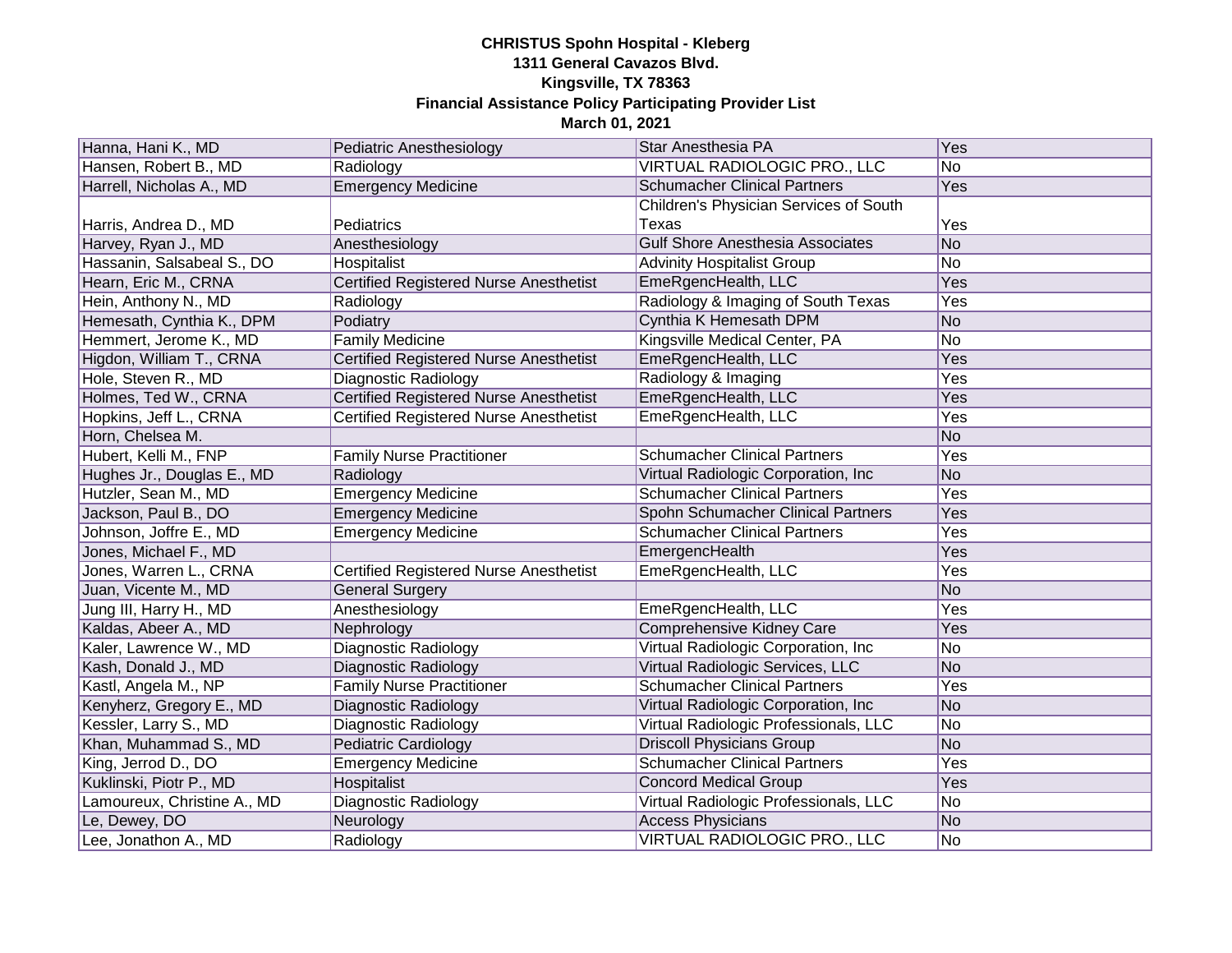| Lee, Rebekka A., DO                               | <b>Emergency Medicine</b>        | Spohn Schumacher Clinical Partners      | Yes            |
|---------------------------------------------------|----------------------------------|-----------------------------------------|----------------|
| Lockwood, Nicholas G., DO                         | <b>Emergency Medicine</b>        | <b>Schumacher Clinical Partners</b>     | Yes            |
| Lopez, Hugo, NP                                   | <b>Family Nurse Practitioner</b> |                                         | Yes            |
| Lozano, Jose M., MD                               | <b>Family Medicine</b>           |                                         | No             |
| Lozano, Kay D., MD                                | Diagnostic Radiology             | Virtual Radiologic Professionals, LLC   | No             |
| Lutz, James D., MD                                | Diagnostic Radiology             | VIRTUAL RADIOLOGIC PRO., LLC            | N <sub>o</sub> |
| Madarang, Eric L., DO                             | Hospitalist                      | WellMed Networks, Inc                   | Yes            |
| Maheshwari, Mukul P., MD                          | Diagnostic Radiology             | Radiology & Imaging of South Texas      | Yes            |
| Malik, Dawood I., MD                              | Diagnostic Radiology             | Virtual Radiologic Corporation, Inc.    | N <sub>o</sub> |
| Martinez-Quinonez, Carlos E., MD                  | Cardiovascular Disease           | Cardiology Associates of Corpus Christi | Yes            |
| Matar Enriquez, Raymundo G., MD                   | Anesthesiology                   | Star Anesthesia, PA                     | No             |
| McCarty, Michael C., MD                           | <b>Emergency Medicine</b>        | <b>Schumacher Clinical Partners</b>     | Yes            |
| McClintock, Jacob N., MD                          | <b>Emergency Medicine</b>        | Spohn Schumacher Clinical Partners      | Yes            |
| McClure, Matthew C., DO                           | <b>Emergency Medicine</b>        | Spohn Schumacher Clinical Partners      | Yes            |
| McCorvey, Barbara M., MD                          | Radiology                        | Virtual Radiologic Corporation, Inc.    | No             |
| McCutchon, Michael D., MD                         | Anesthesiology                   | Gulf Shore Anesthesia Assoc.            | No             |
| McDonnell, Kevin M., MD                           | Radiology                        | Virtual Radiologic Corporation, Inc     | No             |
| McIntosh, Robert W., DO                           | Anesthesiology                   | EmeRgencHealth, LLC                     | Yes            |
| Mckinstry, Scott W., MD                           | Cardiovascular Disease           | Cardiology Associates of Corpus Christi | Yes            |
| Mendoza, Rogelio, PA                              | Physician Assistant              | <b>Schumacher Clinical Partners</b>     | Yes            |
| Michael, Jerry T., MD                             | <b>Pediatric Cardiology</b>      | <b>Driscoll Physician's Group</b>       | N <sub>o</sub> |
| Michaud, Robert J., MD                            | <b>Emergency Medicine</b>        | <b>Schumacher Clinical Partners</b>     | Yes            |
| Midyett, Ronald W., NP                            |                                  | <b>Schumacher Clinical Partners</b>     | Yes            |
| Mock, Christopher S., DO                          | <b>Emergency Medicine</b>        | <b>Schumacher Clinical Partners</b>     | Yes            |
| Modak, Arvind G., MD                              | <b>Internal Medicine</b>         |                                         | Yes            |
| Mohabbat, Matheen A., MD                          | <b>Emergency Medicine</b>        | Partners in Emergency Medicine, PA      | Yes            |
| Moloney, Erica L., PA                             | Physician Assistant              | <b>Schumacher Clinical Partners</b>     | Yes            |
| Money Jr., Michael T., DO                         | <b>Emergency Medicine</b>        | <b>Schumacher Clinical Partners</b>     | Yes            |
| Moody, Erin N., MD                                | Diagnostic Radiology             | Radiology and Imaging of South Texas    | Yes            |
| Moody, Lamar K., MD                               | <b>Emergency Medicine</b>        | <b>Schumacher Clinical Partners</b>     | Yes            |
| Moore, Jacob J., MD                               | Ophthalmology                    |                                         | Yes            |
| Morales, Robert, MD                               | <b>Family Medicine</b>           |                                         | N <sub>o</sub> |
| More, Snehal R., MD                               | Radiology                        | Virtual Radiologic Corporation, Inc.    | No             |
| Mukkara Siva, Rama Krishna R., MI Family Medicine |                                  | <b>Concord Medical Group</b>            | Yes            |
| Mulherin, Patrick J., MD                          |                                  |                                         | No             |
| Munion, William M., MD                            |                                  |                                         | Yes            |
| Navar, John J., MD                                | Anesthesiology                   | Gulf Shore Anesthesia Assoc.            | No             |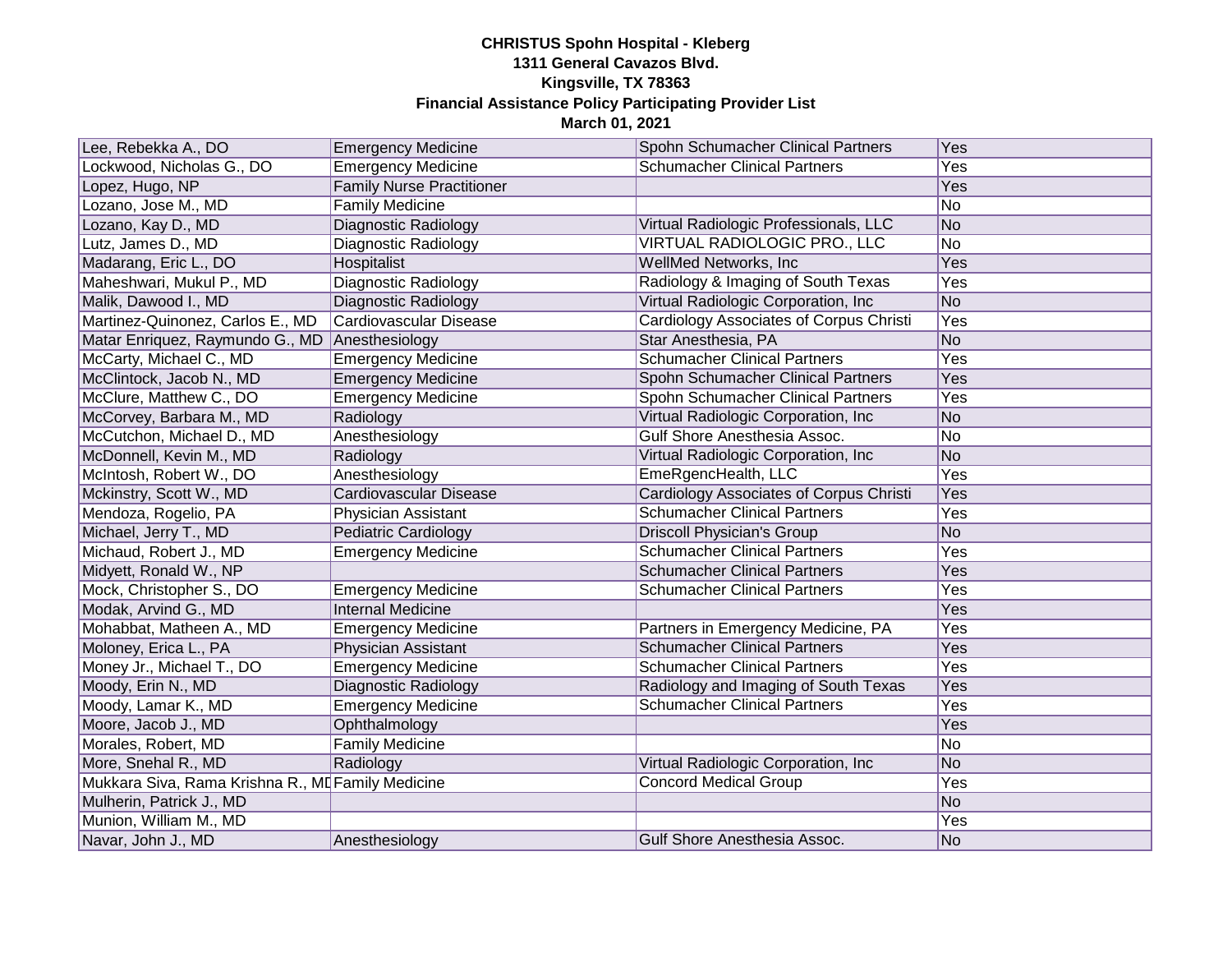| Nelson, Randolph A., MD     | <b>Emergency Medicine</b>                                                      | <b>Schumacher Clinical Partners</b>       | Yes        |
|-----------------------------|--------------------------------------------------------------------------------|-------------------------------------------|------------|
|                             |                                                                                | Radiology & Imaging of South Texas, LLP - |            |
| Nelson, Steve M., MD        | Diagnostic Radiology                                                           | Alameda Imaging Center                    | Yes        |
| Neugebauer, Amber           | <b>Emergency Medicine</b>                                                      | Spohn Schumacher Clinical Partners        | <b>Yes</b> |
| Newsome, Donna E., MD       | Neurology                                                                      | <b>Access Physicians</b>                  | No         |
| Nguyen, Dana, MD            | <b>Family Medicine</b>                                                         |                                           | No         |
| Nicell, Donald T., MD       | Radiology                                                                      | Virtual Radiologic Corporation, Inc       | No         |
| Nisimblat, Erik, MD         | Pediatrics                                                                     | <b>Alice Pediatric Clinic</b>             | No         |
| Novick, Michael K., MD      | Radiology                                                                      | Virtual Radiologic Corporation, Inc       | No         |
| Onufrak, Kim T., DO         | <b>Emergency Medicine</b>                                                      | <b>Schumacher Clinical Partners</b>       | Yes        |
| Oommen, Jacob K., MD        | Radiology                                                                      | Virtual Radiologic Corporation, Inc       | No         |
| Ortiz, Silvestre A., MD     | Diagnostic Radiology                                                           |                                           | No         |
| O'Ryan, Julio C., MD        | Pediatrics                                                                     |                                           | No         |
| Oyediran, Babatunde O., MD  | Anesthesiology                                                                 | EmeRgencHealth, LLC                       | Yes        |
| Ozcelik, Nazire, MD         | Pediatric Cardiology                                                           | <b>Driscoll Physician's Group</b>         | No         |
|                             |                                                                                | <b>CHRISTUS Spohn Cancer Center-Santa</b> |            |
| Panati, Swetha, MD          | Hematology/Oncology                                                            | Fe                                        | No         |
| Pandey, Vikas, MD           | Neurology                                                                      | Access Physicians, PLLC                   | No         |
| Pappas, John D., MD         | Cardiovascular Disease                                                         |                                           | Yes        |
| Parsoneault, Amber N., MD   | <b>Emergency Medicine</b>                                                      | <b>Schumacher Clinical Partners</b>       | Yes        |
| Pastor, Christopher S., MD  | <b>Emergency Medicine</b>                                                      | <b>Schumacher Clinical Partners</b>       | Yes        |
| Patel, Anilkumar C., MD     | Pediatrics                                                                     |                                           | No         |
| Patel, Nirupama, MD         | Pediatrics                                                                     |                                           | No         |
| Pavlus, John D., MD         | Interventional Radiology and Diagnostic Rad Radiology & Imaging of South Texas |                                           | Yes        |
| Pearce, Elsa C., PA         | Physician Assistant                                                            | <b>Schumacher Clinical Partners</b>       | Yes        |
| Perez, Aimee M., FNP        | <b>Family Nurse Practitioner</b>                                               | <b>Schumacher Clinical Partners</b>       | Yes        |
| Peters, Carol L., MD        | <b>Obstetrics &amp; Gynecology</b>                                             | <b>Medical Doctor Associates</b>          | No         |
| Piotrowski, Jonathan P., PA | Physician Assistant                                                            | <b>Schumacher Clinical Partners</b>       | Yes        |
| Pollard, Ester B., MD       | Hematology/Oncology                                                            | Coastal Bend Oncology/Hematology          | <b>Yes</b> |
| Pompa, Justin J., CRNA      | <b>Certified Registered Nurse Anesthetist</b>                                  | EmeRgencHealth, LLC                       | Yes        |
| Ponder, Melissa D., MD      | <b>Emergency Medicine</b>                                                      | Spohn Schumacher Clinical Partners        | Yes        |
| Poole, Rebecca L., MD       | <b>Obstetrics &amp; Gynecology</b>                                             | <b>Medical Doctor Associates</b>          | No         |
| Porter, John R., MD         | <b>Internal Medicine</b>                                                       | <b>Primary Care Services</b>              | No         |
| Praderio, Nestor H., MD     | Psychiatry                                                                     | <b>Psychiatric Consulting Services</b>    | No         |
| Pratt, Allen, MD            | <b>Diagnostic Radiology</b>                                                    | <b>VIRTUAL RADIOLOGIC PRO., LLC</b>       | No         |
| Pruett, Wesley C., MD       | Teleradiology (Archived)                                                       | Virtual Radiologic Corporation, Inc       | No         |
| Puentes, Rose M., PA        | Physician Assistant                                                            | <b>Schumacher Clinical Partners</b>       | Yes        |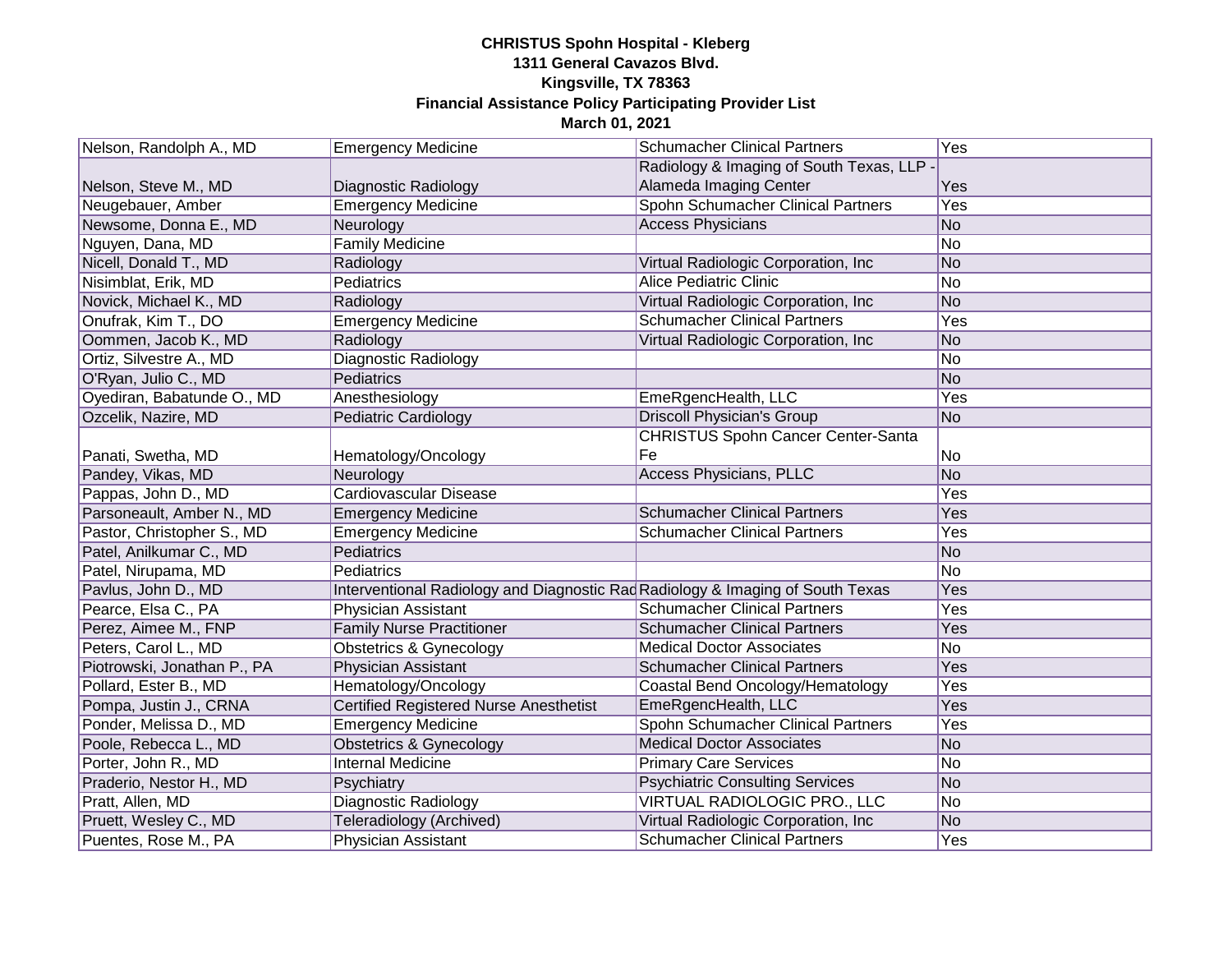| Purifoy, Eric T., MD         | <b>Pediatric Cardiology</b>                   | <b>Driscoll Physician's Group</b>       | No         |
|------------------------------|-----------------------------------------------|-----------------------------------------|------------|
| Rabanzo, Jefferson R., FNP   | <b>Family Nurse Practitioner</b>              | <b>Schumacher Clinical Partners</b>     | <b>Yes</b> |
| Rackley, John H., PA-C       | <b>Physician Assistant</b>                    | <b>Schumacher Clinical Partners</b>     | <b>Yes</b> |
| Rackley, Keith L., CRNA      | <b>Certified Registered Nurse Anesthetist</b> | EmergencHealth                          | <b>Yes</b> |
| Rai, Surinder K., DO         | Radiology                                     | VIRTUAL RADIOLOGIC PRO., LLC            | <b>No</b>  |
|                              |                                               |                                         |            |
| Rajebi, Mohammad R., MD      | Diagnostic Radiology                          | Radiology & Imaging of South Texas, LLP | Yes        |
| Ramachandruni, Srikanth, MD  | <b>Infectious Disease</b>                     |                                         | No         |
| Ramirez, Carmen T., MD       | Neurology                                     | <b>Access Physicians</b>                | No         |
| Rankins, Robert C., MD       | <b>Emergency Medicine</b>                     | <b>Schumacher Clinical Partners</b>     | Yes        |
| Rashid, Samiya, DO           | Neurology                                     | <b>Access Physicians, PLLC</b>          | No         |
| Reiner, Bruce I., MD         | Radiology                                     | Virtual Radiologic Corporation, Inc.    | No         |
| Rembert III, Frank M., MD    | Radiology                                     | Virtual Radiologic Corporation, Inc     | No         |
| Rethy, Michael C., MD        | Radiology                                     | Virtual Radiologic Corporation, Inc     | No         |
| Reyes, Patricia, FNP         | <b>Family Nurse Practitioner</b>              | <b>Schumacher Clinical Partners</b>     | Yes        |
| Rhoades, Stephanie C., MD    | <b>Emergency Medicine</b>                     | <b>Schumacher Clinical Partners</b>     | Yes        |
| Ricossa, Lauren G., FNP      | <b>Family Nurse Practitioner</b>              | <b>Schumacher Clinical Partners</b>     | Yes        |
| Riesberg, Ashley K., CRNA    | <b>Certified Registered Nurse Anesthetist</b> | EmergencHealth                          | Yes        |
| Roberts, Catherine C., MD    | Teleradiology (Archived)                      | Virtual Radiologic Corporation, Inc.    | No         |
| Rodriguez II, Octavio J., MD | <b>Family Medicine</b>                        |                                         | No         |
| Rodriguez, Mike E., MD       | <b>Cardiovascular Disease</b>                 | Cardiology Associates of Corpus Christi | Yes        |
| Roth, Michelle E., DO        | <b>Emergency Medicine</b>                     | <b>Schumacher Clinical Partners</b>     | Yes        |
| Rozell, Joseph M., MD        | Diagnostic Radiology                          | Virtual Radiologic Professionals, LLC   | <b>No</b>  |
| Rubio, Jose A., MD           | Anesthesiology                                | EmeRgencHealth, LLC                     | Yes        |
| Ryan, Kenan J., CRNA         | <b>Certified Registered Nurse Anesthetist</b> | EmeRgencHealth, LLC                     | Yes        |
| Sahadi, Jack A., MD          | Ophthalmology                                 | <b>Coastal Bend Eye Center</b>          | Yes        |
| Sajewicz, Anthony M., MD     | Diagnostic Radiology                          | Virtual Radiologic Corporation, Inc     | No         |
| Salamat, Mehrdad, MD         | <b>Pediatric Cardiology</b>                   |                                         | No         |
| Saldana, David A., MD        | Radiology                                     | Radiology & Imaging of South Texas      | Yes        |
| Salinas, Cynthia G., FNP     | <b>Family Nurse Practitioner</b>              | <b>Schumacher Clinical Partners</b>     | Yes        |
|                              |                                               |                                         |            |
| Salloum, Cynthia G., MD      | Nephrology                                    | Bay Area Kidney Disease Physicians, LLP | Yes        |
| Sanchez Jr, Jesus V., MD     | Anesthesiology                                | Gulf Shore Anesthesia Assoc.            | No         |
| Sanders, Bridget M., MD      | Undersea & Hyperbaric Medicine                | <b>Wound Centrics, LLC</b>              | No         |
| Schwechten, Kevin J., MD     | <b>Emergency Medicine</b>                     | Spohn Schumacher Clinical Partners      | Yes        |
| Schwirtlich, Lonnie R., MD   | <b>Emergency Medicine</b>                     | Access Total Care, LLC                  | No         |
| Seaton, Cole S., DO          |                                               |                                         | Yes        |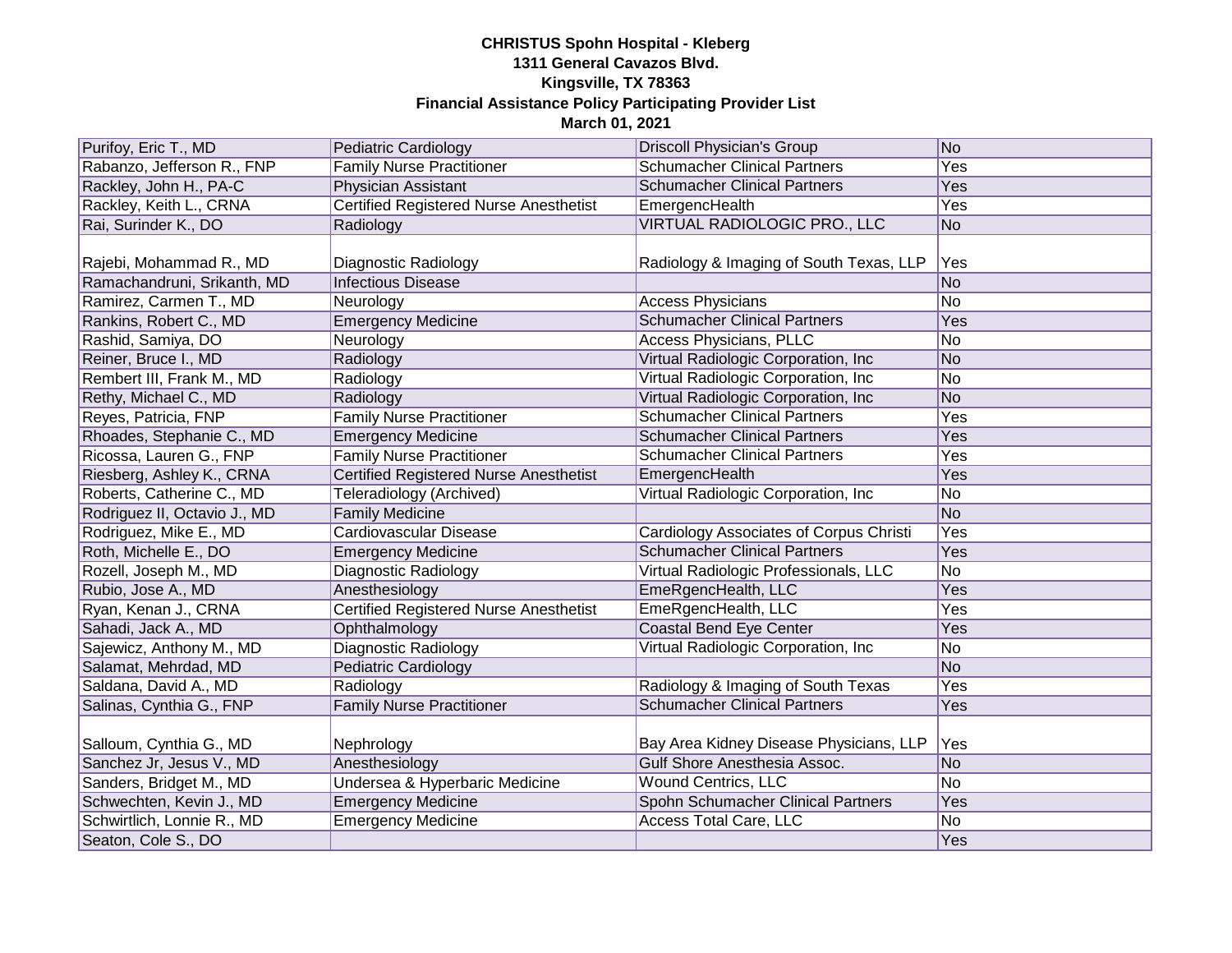| Shaffer, William L., MD       | Nephrology                                    | Kidney Specialists of South Texas, PA   | Yes            |
|-------------------------------|-----------------------------------------------|-----------------------------------------|----------------|
| Shikhman, Aleksandr, MD       | Neurology                                     | <b>Access Physicians</b>                | No             |
| Shirley, Philip T., CRNA      | <b>Certified Registered Nurse Anesthetist</b> | EmeRgencHealth, LLC                     | Yes            |
| Shkurovich, Sergey, MD        | Radiology                                     | Virtual Radiologic Corporation, Inc.    | No             |
| Shull Jr, James H., MD        | Anesthesiology                                | Gulf Shore Anesthesia Assoc.            | No             |
| Simonsen, Randall L., MD      | Pathology - Anatomic                          |                                         | No             |
| Sinnett, Philip M., DO        | Internal Medicine                             | <b>Concord Medical Group</b>            | Yes            |
| Spengler, Adam L., MD         | Ophthalmology                                 | <b>Berkeley Eye Center</b>              | Yes            |
| Spirer, David J., MD          | Diagnostic Radiology                          | Virtual Radiologic Corporation, Inc     | No             |
| Spradling, Carmencita L., FNP | <b>Family Nurse Practitioner</b>              | <b>Schumacher Clinical Partners</b>     | Yes            |
| Stith Jr., William J., DO     | <b>Emergency Medicine</b>                     | <b>Schumacher Clinical Partners</b>     | Yes            |
| Strong, Benjamin, MD          | Radiology                                     | Virtual Radiologic Corporation, Inc     | No             |
| Subnani, Rajkumar H., MD      | <b>General Surgery</b>                        |                                         | Yes            |
| Sutherland, Haley D., DO      | <b>Emergency Medicine</b>                     | <b>Schumacher Clinical Partners</b>     | Yes            |
| Sutherly, Rachel C., CRNA     | <b>Certified Registered Nurse Anesthetist</b> | EmeRgencHealth, LLC                     | Yes            |
| Svatek, Maegan, NP            | <b>Family Nurse Practitioner</b>              | <b>Schumacher Clinical Partners</b>     | Yes            |
| Szalai, Gabor, MD             | Cardiovascular Disease                        | Cardiology Associates of Corpus Christi | Yes            |
| Tague, David F., MD           | Radiology                                     | Virtual Radiologic Corporation, Inc.    | No             |
| Tan, Tom X., MD               | Radiology                                     | Radiology & Imaging of South Texas      | Yes            |
| Tarapasade, Sandra, MD        | <b>Internal Medicine</b>                      | <b>Concord Medical Group</b>            | Yes            |
| Taylor, Terry W., CRNA        | <b>Certified Registered Nurse Anesthetist</b> | EmeRgencHealth, LLC                     | Yes            |
| Thomas, Ricky A., MD          | <b>Emergency Medicine</b>                     | <b>Schumacher Clinical Partners</b>     | Yes            |
| Thomas, Suzan E., CRNA        | <b>Certified Registered Nurse Anesthetist</b> | EmeRgencHealth, LLC                     | Yes            |
| Todd, Mary Ann, CRNA          | <b>Certified Registered Nurse Anesthetist</b> | EmeRgencHealth, LLC                     | Yes            |
| Tolentino, Hugo R., MD        | Anesthesiology                                | Gulf Shore Anesthesia Assoc.            | No             |
| Tomanec, Alainya V., MD       | <b>Emergency Medicine</b>                     | <b>Schumacher Clinical Partners</b>     | Yes            |
| Tork, Craig A., MD            | Diagnostic Radiology                          | Radiology & Imaging                     | Yes            |
| Tsui, Yeewen A., DO           | Neurology                                     | <b>Access Physicians</b>                | No             |
| Ugarte, Jose M., MD           | <b>Family Medicine</b>                        |                                         | No             |
| Vanexan, Kenneth S., MD       | Radiology                                     | Radiology & Imaging of South Texas      | Yes            |
| Vela, Robert C., MD           | Anesthesiology                                | Gulf Shore Anesthesia Assoc.            | No             |
| Vengrow, Michael I., MD       | Neurology                                     | Head & Spine Institute of Texas         | N <sub>o</sub> |
| Vera, Alberto O., CRNA        | <b>Certified Registered Nurse Anesthetist</b> | EmeRgencHealth, LLC                     | Yes            |
|                               |                                               |                                         |                |
| Verma, Rajiv, MD              | Diagnostic Radiology                          | Radiology & Imaging of South Texas, LLP | Yes            |
| Villarreal, Marissa J., PA    | <b>Physician Assistant</b>                    | <b>Schumacher Clinical Partners</b>     | Yes            |
| Vreeland, Thomas H., MD       | Radiology                                     | Virtual Radiologic Corporation, Inc.    | No             |